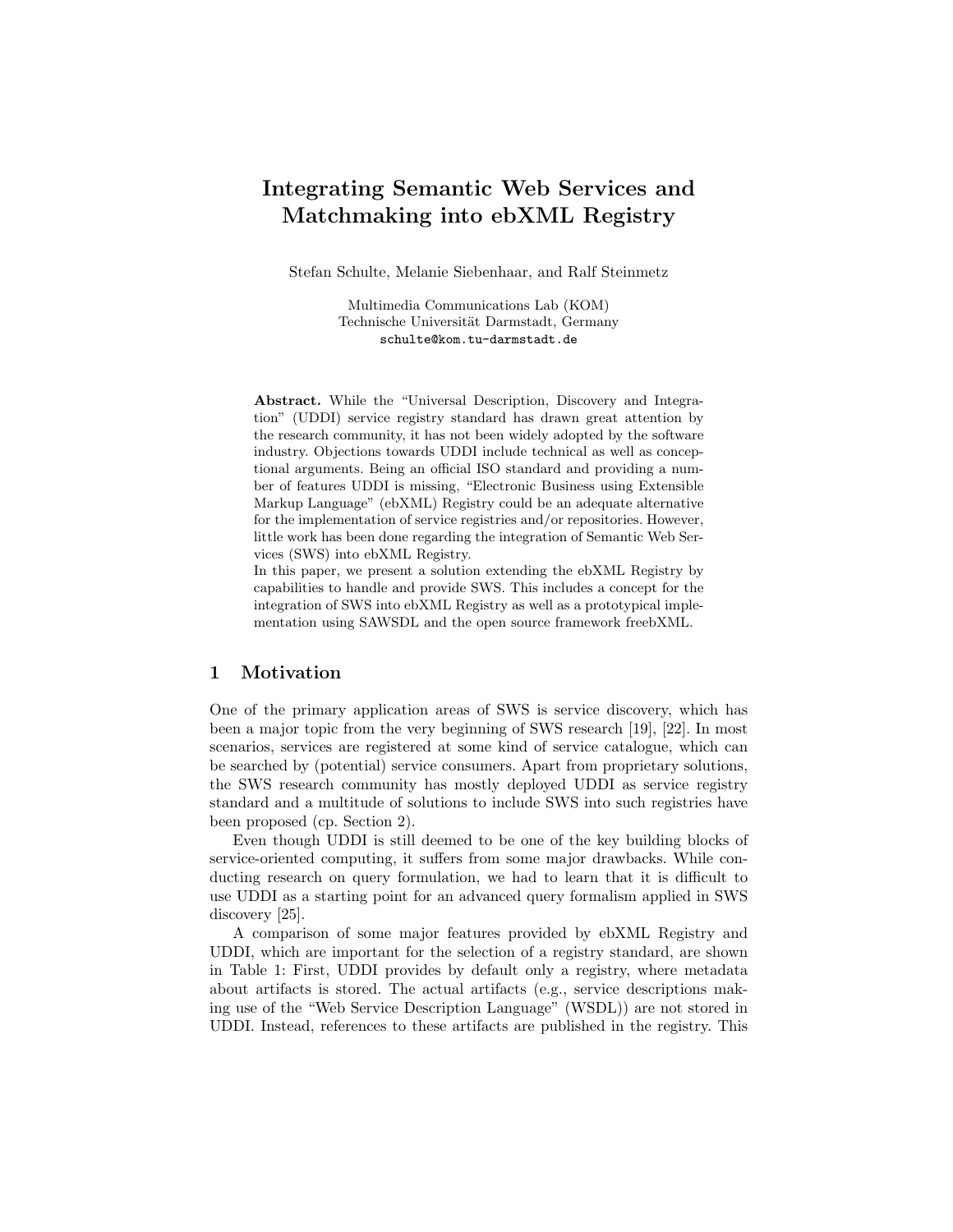Table 1. Comparison of Registry Standards ebXML and UDDI (cp. [3], [28])

| Category/Feature                          | ebXML Registry 3.0 UDDI 3.0 |          |
|-------------------------------------------|-----------------------------|----------|
| Service description standards             | WSDL 1.1                    | WSDL 1.1 |
| Registry                                  | <b>YES</b>                  | YES      |
| Repository                                | <b>YES</b>                  | NO       |
| Object-oriented information model and API | <b>YES</b>                  | NO       |
| Extensible information model              | <b>YES</b>                  | NO.      |
| User-defined queries                      | <b>YES</b>                  | NO.      |
| SQL query syntax                          | <b>YES</b>                  | NO.      |
| XML query syntax                          | <b>YES</b>                  | YES      |
| <b>JAXR API</b>                           | YES                         | YES      |

aspect of UDDI has been deemed as a major drawback by the software industry, as it makes it difficult to establish service life cycle management for Serviceoriented Architectures<sup>1</sup> (SOA) and therefore, service and SOA governance [28]. In contrast to UDDI, the ebXML Registry provides both, a registry and a corresponding repository. Hence, besides the metadata, also the artifacts themselves are published in ebXML Registry.

Second, UDDI makes use of a relatively flat data model, which cannot be extended, whereas ebXML Registry offers an object-oriented and extensible information model and Application Programming Interface (API). Finally, while both registry standards can be used by utilizing the "Java API for XML Registries" (JAXR), which provides a uniform way for communicating with a registry, search facilities differ as ebXML offers enhanced querying capabilities by providing SQL support and user-defined queries in comparison to UDDI, which is only able to process XML-based queries.

Regarding the integration of an advanced query formalism into a service registry (cp. [25]), this is a major point and has been our main motivation to restrain from making use of UDDI. As there has been little work on the application of ebXML Registry in a generic SWS discovery framework, we have developed our own solution which is presented in this paper.

The remainder of this paper is structured as follows: In Section 2, we will give an overview of SWS integration approaches into registries. Afterwards, we give an overview on ebXML Registry. In Section 4, we introduce a solution to integrate SWS into ebXML Registry and a first implementation including an interface for matchmakers. The paper closes with a conclusion and an outlook on our future work.

 $^{\rm 1}$  http://www.zdnet.com/blog/service-oriented/ibm-acknowledges-bypassinguddi-calls-for-new-soa-registry-standard/864,

http://www.computing.co.uk/vnunet/news/2188598/ibm-calls-soa-discovery, accessed at 2010-09-04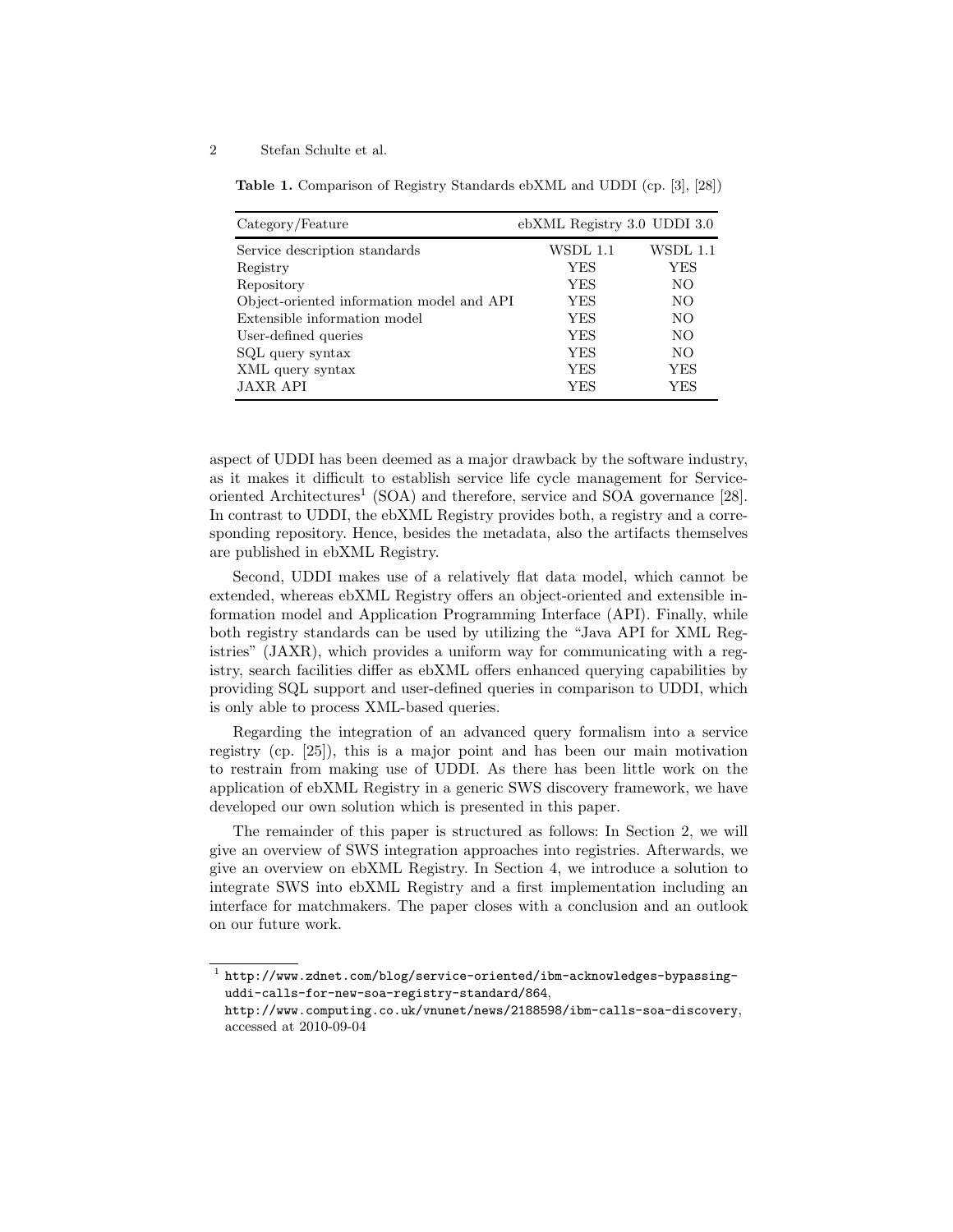# 2 Related Work

The integration of SWS descriptions in service registries has been examined in a multitude of approaches, mostly making use of UDDI as service registry standard. In their seminal work on SWS, Paolucci et al. present the integration of "DARPA agent markup language for services" (DAML-S) profiles in UDDI [22]. The authors propose the mapping of a service profile to UDDI records. Besides the DAML-S/UDDI mapping, an external matchmaker architecture is suggested by the authors, which uses DAML ontologies publicly available on the Web for semantic capability matching. In this approach, it is possible to search for services using UDDI keyword-based search and a capability matching engine, if requests are specified in the DAML-S format. Several authors have proposed enhancements of the work by Paolucci et al., e.g., regarding the usage of UDDIinternal matchmakers [1], the application of the "Web Ontology Language for Web Services" (OWL-S) or semantically enhanced WSDL instead of DAML-S [26], [27], or the integration of functionalities enabling the usage of semantic search in UDDI on the client-side instead of altering the UDDI implementation [17].

There are further approaches to integrate SWS into service registries in general SWS frameworks, with METEOR-S [29] and the "Web Service Modeling eXecution Environment" (WSMX) being prominent examples. However, in both approaches the actual registry is more a means to an end than in the focus of the work. In an early "Web Service Modeling Ontology" (WSMO) Registry Working Draft, UDDI was intended to provide registry functionalities [12]. However, for WSMX, which is the reference implementation of WSMO, no further information is given if a particular registry standard has been applied or not. In fact, WSMX's *Resource Manager* is an internal registry [11]; furthermore, it is stated that an ebXML- or UDDI-based registry could be used for WSMX data persistence [5]. More recently, Kourtesis et al. have proposed a combination of SAWSDL, OWL DL, and UDDI (Version 2.0) for semantically enhanced Web service discovery in the FUSION Semantic Registry [16]. While this framework does not rely on any specific SWS standard, the reference implementation presented is based on SAWSDL. Neither the UDDI server nor its specification API are altered, but are wrapped in the semantic registry.

A different approach to the integration of semantic information in service registries has been implemented in PYRAMID-S [23]. Actually, PYRAMID-S is an overlay to service registries which uses a hybrid peer-to-peer topology to manage heterogeneous service registries. The aim of the framework is to allow unified Web service publication and discovery, which does not adhere to a particular service registry standard. As PYRAMID-S facilitates the usage of different service registry standards, it is necessary to define mediators for the designated standards. Mediators for UDDI (based on [6]) and ebXML (based on [4]) have already been defined. There are several differences between PYRAMID-S and the work at hand: Most importantly, in PYRAMID-S, only those matchmakers provided by ebXML Registry are explicitly regarded. The authors give no information on how to extend a registry's matchmaking capabilities. As ebXML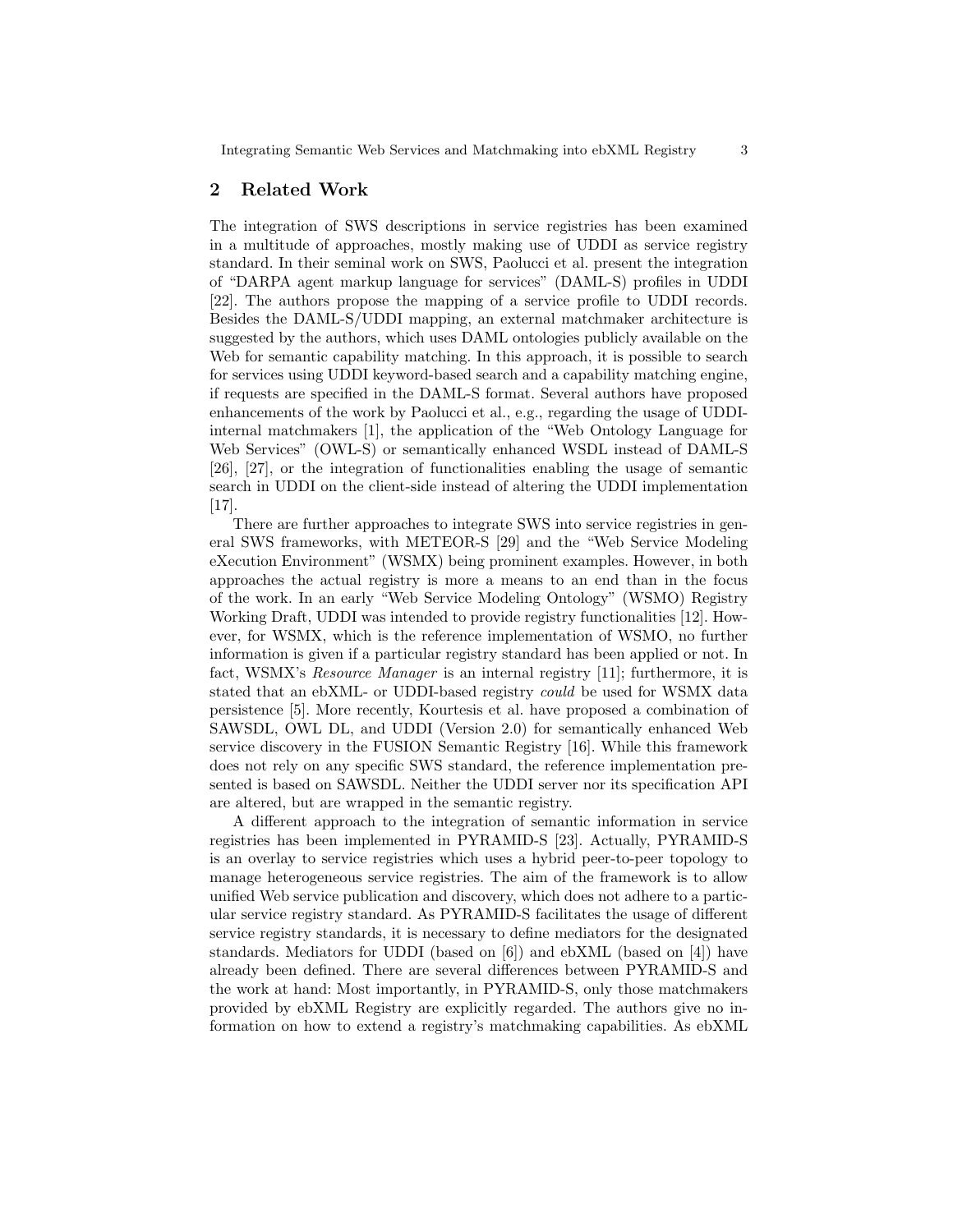Registry does not provide any semantic matchmaker, matching is limited to syntax-based query statements and "non-fuzzy" semantic matchmaking, i.e., a semantic annotation in a service advertisement has to be *exactly* the same as specified in a service request. Furthermore, Pilioura and Tsalgatidou make use of their own WSDL variant, namely PS-WSDL and do not regard, e.g., SAWSDL or OWL-S.

Dogac et al. introduce another approach, which incorporates the integration of "Web Ontology Language" (OWL) ontologies into ebXML registries in order to enhance service discovery [8]. The work by Dogac et al. has been committed as an OASIS Committee Draft for an ebXML Registry Profile for Web Ontology Language [7], which could be used to integrate OWL-S services into ebXML. Notably, this work is limited to OWL Lite, while OWL-S ontologies are written in OWL DL [2]; there is no information given on how this contradiction is handled. The authors define a mapping of OWL elements to ebXML class hierarchies, which can be performed automatically from a given OWL ontology. Concerning the suggested mapping, OWL classes are represented through classification nodes in ebXML, while RDF properties are modeled using ebXML associations. This allows to represent whole OWL class hierarchies through ebXML elements. Finally, stored procedures are defined in order to handle the OWL semantics, e.g., to obtain all the super- or subclasses of a given class. These stored procedures can then be utilized by users in order to retrieve appropriate services that are classified using the OWL classification nodes from the ebXML registry [8]. This way, this solution is very inflexible, as it does not account for inferred semantic relationships and relies on querying predefined semantic hierarchies.

In their work on making use of SPARQL as means to define preconditions and effects in SWS descriptions, Iqbal et al. also use ebXML Registry [13]. The registry is used to store SAWSDL-based service descriptions, while SPARQLbased conditions are stored separately in the repository infrastructure. The authors state that their ebXML-based service repository does not (yet) allow to query for the integrated semantic metadata. The authors suggest to store the semantically enhanced service descriptions within the ebXML infrastructure and indicate a mechanism to reference additional semantic information in form of SPARQL-based conditions. Unfortunately, the details of this approach are not stated explicitly.

As it can be seen, existing solutions to integrate SWS into ebXML Registry are either constricted to the elements needed in a particular matchmaking approach [8], [13] and/or rely on the existing matchmakers provided by ebXML Registry [23]. In contrast, the solution at hand has been designed in order to provide a generic framework for SWS discovery using ebXML Registry.

# 3 ebXML Registry – Overview

In 1999,  $e$ b $XML^2$  has been initiated by OASIS and the United Nations/ECE agency CEFACT. In general, it provides a modular suite of specifications for en-

 $^2$  http://www.ebxml.org/geninfo.htm,  $\arccos$  at  $2010$ -09-04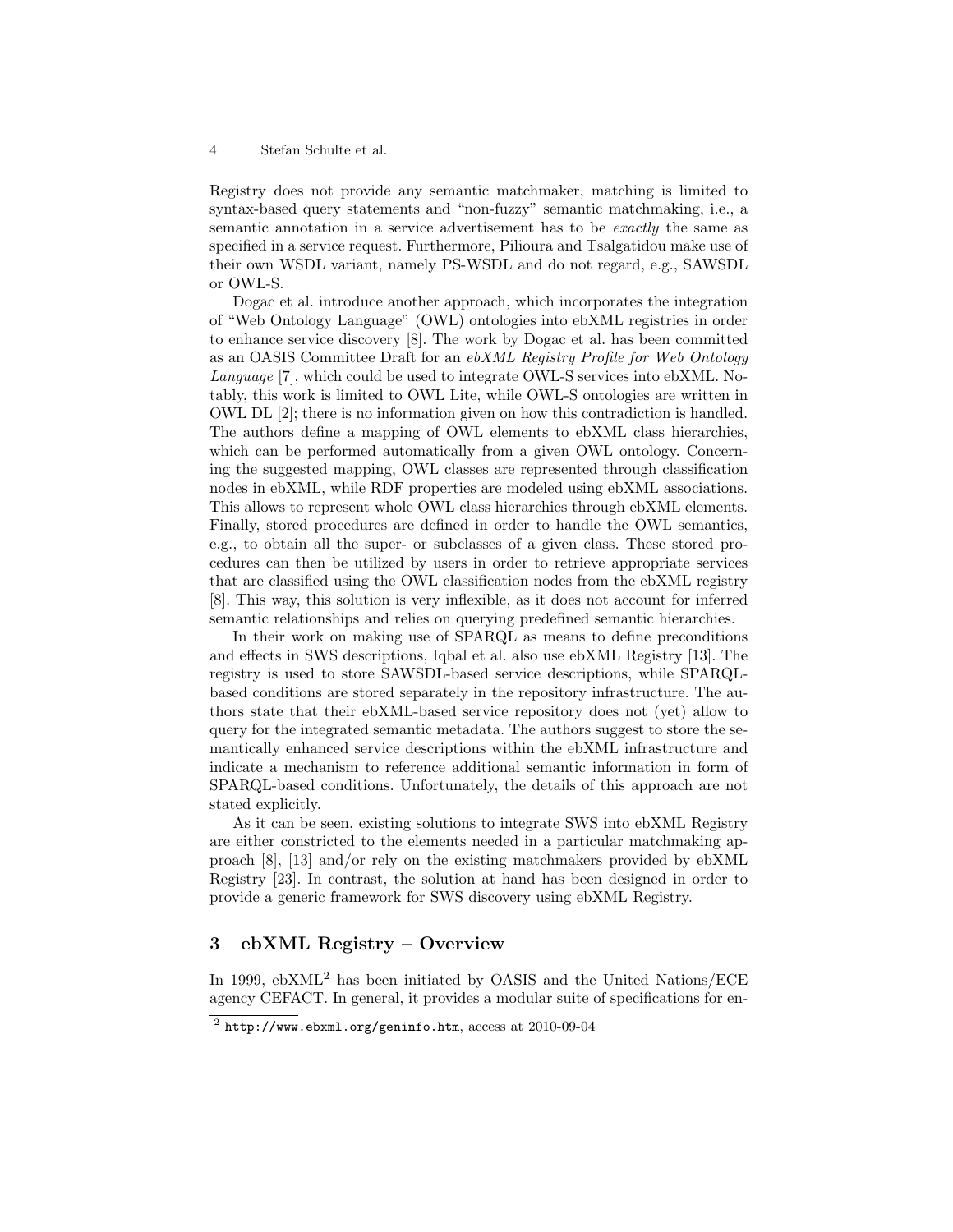

Fig. 1. Mapping WSDL Information to the ebXML RIM

terprises to perform business over the Internet (e.g., message exchange, registration of services), from which the specifications for registries and repositories are relevant within the work at hand. In this context, two documents are currently available as approved OASIS standards: the ebXML Registry Information Model (RIM) [9] and the ebXML Registry Services and Protocols (RS) [10]. ebXML RIM and ebXML RS have been standardized as ISO 15000, Parts 3 and 4, respectively. The former specifies the underlying data model of the registry, i.e., the metadata classes, whose instances are used to describe the objects stored in the repository, and the latter describes the functionalities provided by the registry and the protocols used for interacting with the registry.

An ebXML registry may further implement different profiles, each defining a processing standard as well as extensions and restrictions of the core ebXML features for a specific type of content. The ebXML Registry Profile for Web Services (WS) defines the publication, management and discovery of Web service artifacts [21]. The RIM classes which are relevant for the registration of Web services in an ebXML registry implementing the Web Service profile are depicted in Figure 1.

A service is represented by an instance of the Service class, which itself contains one or more instances of the ServiceBinding class providing technical information (e.g., the access URI) on how to access a concrete service instance in a specific way. The class ExtrinsicObject represents the primary metadata class for items stored within the repository [9]. To specify the type of content submitted to the repository represented by an instance of the ExtrinsicObject class, classification schemes are used. In standard ebXML implementations, WSDL files are stored as ExtrinsicObject instances and classified with the WSDL classification node. When submitting a WSDL document to the registry, a corresponding *Cataloging Service* is invoked which performs a mapping of the WSDL components to the ebXML RIM [21]. This is due to the fact, that the default service information model as part of the RIM also supports the registration of other types of services than Web services [9], i.e., represents a generic service model. Consequently, the components which are specific to a certain kind of service have to be stored as extrinsic objects and classified using custom-built classification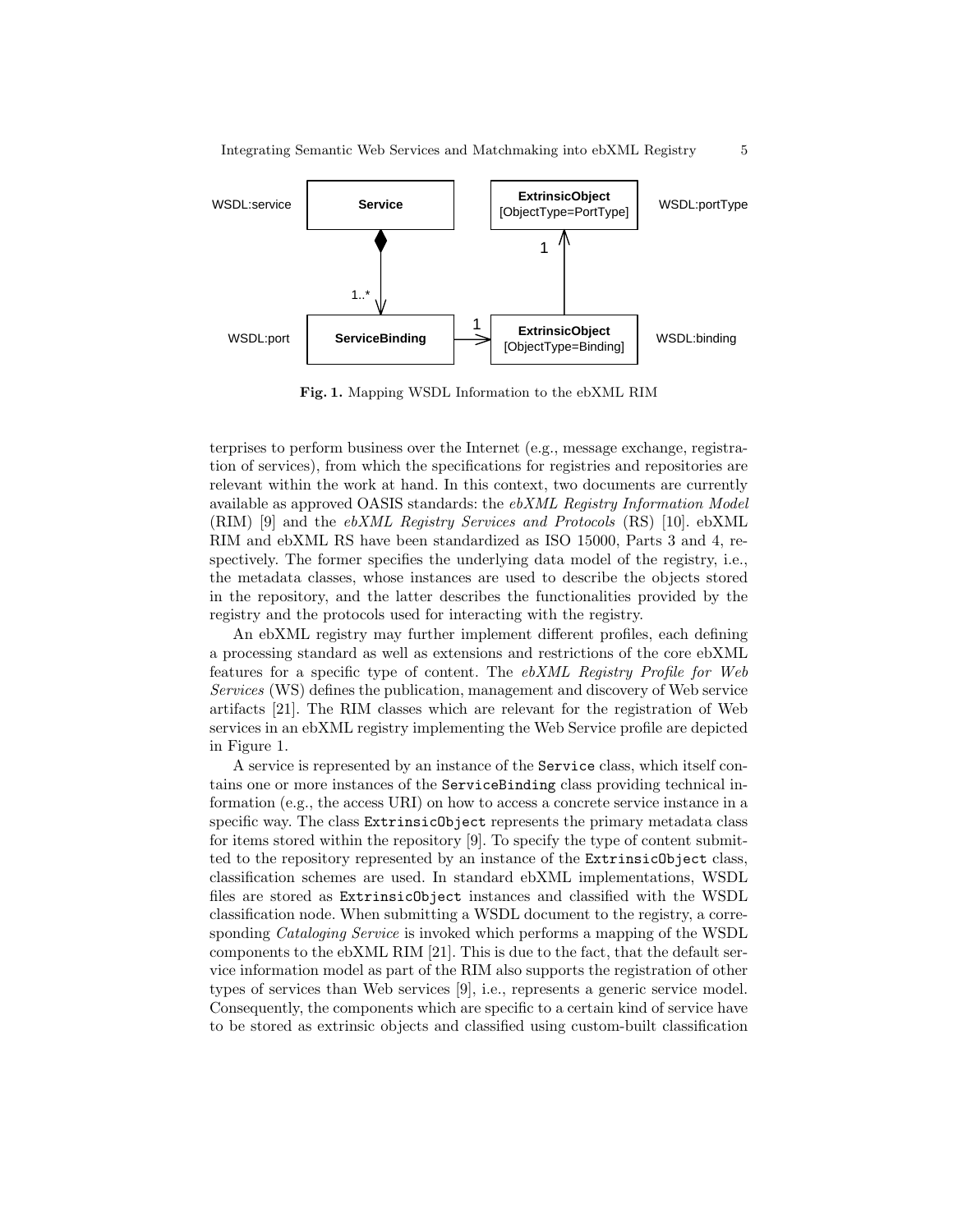schemes. So far, ebXML WS has only been defined for WSDL 1.1-based service descriptions.

# 4 Solution Approach and Prototypical Implementation

In order to integrate SWS into ebXML and provide appropriate service discovery facilities, it is necessary to provide solutions for the following issues:

- Integration of SWS descriptions
- Integration of query formulations
- Integration of matchmaking capabilities

Regarding the integration of query formulations, we refer to our former work presented in [25]. In the following, we will focus on the integration of SWS and the provision of a matchmaking interface in ebXML; query formulation is only regarded if necessary to complete a particular consideration. Afterwards, we present a prototypical implementation using  ${\it free}\,bXML$  3.1<sup>3</sup>.

#### 4.1 Integration of SWS Descriptions

In order to integrate SWS descriptions into ebXML Registry, it is necessary to enhance the ebXML RIM by a new classification node, e.g., called SWS. Using the newly created object type SWS, it is possible to classify SWS objects and to distinguish between non-semantic and semantic Web services. The handling of these new objects has to be implemented in the corresponding ebXML Registry realization (cp. Section 4.4). We determine SWS descriptions to be published using a subclass of the new classification node SWS; the corresponding WSDL information is published by the standard publication mechanism. In doing so, we assume SWS descriptions to make use of a WSDL grounding, as provided by, e.g., WSMO and OWL-S [14], [15], [18].

SAWSDL services can be published without any modifications using the standard WSDL cataloging service of ebXML registrations. However, it is still necessary to publish the semantic information described in SAWSDL using a separate node in order to make a differentiation for syntax- and semantic-based service discovery.

#### 4.2 Integration of Matchmaking Capabilities

Per se, ebXML Registry offers syntax-based matchmaking capabilities based on service queries defined using SQL or so-called ebXML filters [10]. In order to enable semantic-based service discovery, it is necessary to provide new matchmaking facilities.

Therefore, within the work at hand, an exemplary matchmaker is directly integrated into a service registry as proof-of-concept. A direct integration mechanism for matchmakers into registries demands a generic concept, i.e., the creation

 $^3$  http://ebxmlrr.sourceforge.net/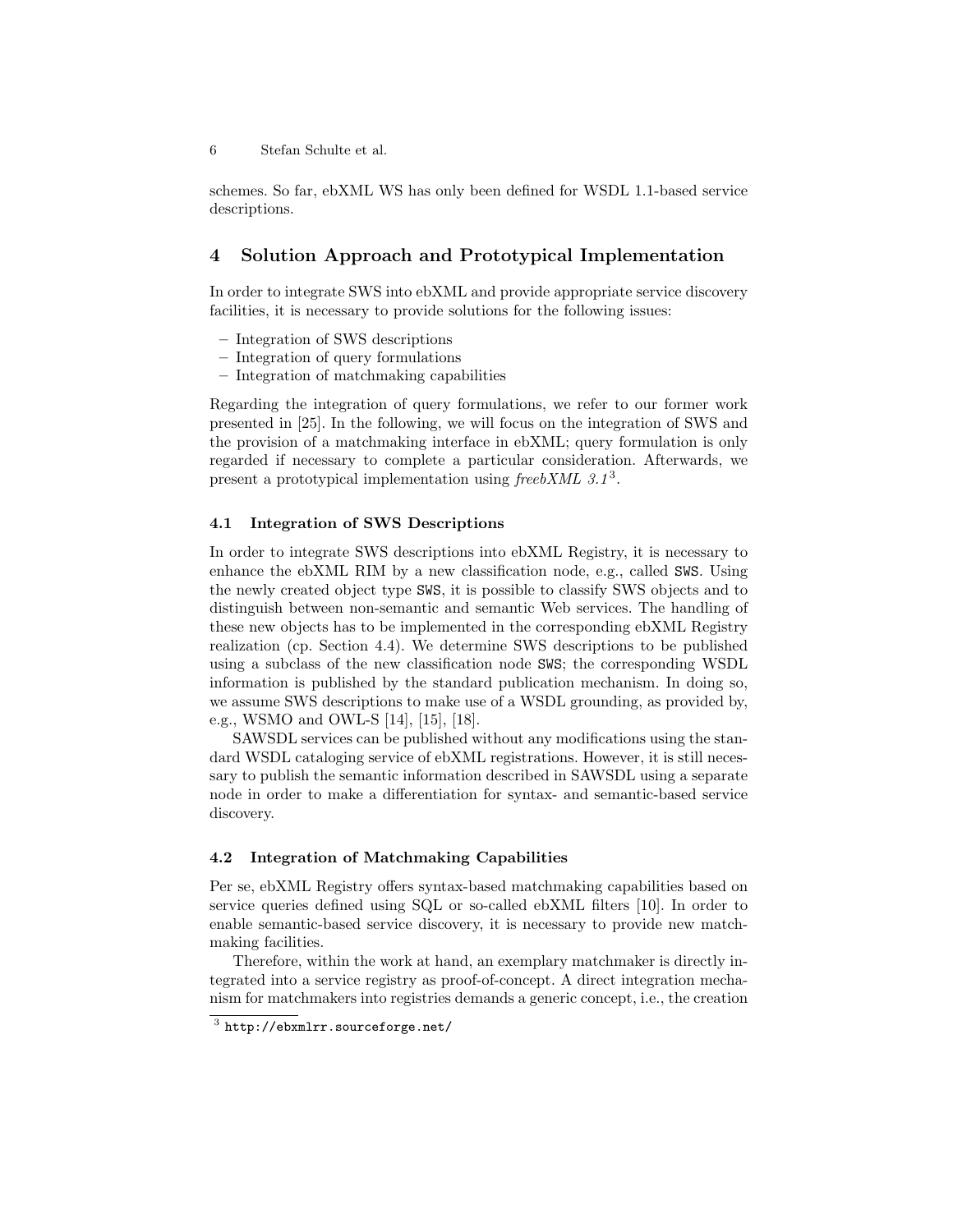and provision of interfaces. In doing so, further matchmakers can be introduced without changing existing classes, but only through the implementation of additional classes.

Since the registry should also provide semantic matching capabilities, the management of ontologies has to be addressed. Regarding service (information) life cycle management as well as service and SOA governance, (information about) ontologies need to be managed by a service registry itself. Ontologies needed in matchmaking depend on the services published in a registry. Thus, a flexible mechanism for the management of ontologies is required, so that new ontologies can be added at any time. For this, a semantic reasoning engine can be integrated into a service registry in conjunction with an ontology knowledge base, where arbitrary ontologies can be registered. For example, a service provider could register the necessary ontologies together with the service offers at publication time. If a query is enhanced with semantic information, the syntax-based part can be directed to the standard search facilities provided by a registry and the additional semantic information can be directed to semantic matchmakers to allow for real reasoning support.

# 4.3 freebXML – An Open Source Reference Implementation of ebXML Registry



Fig. 2. The freebXML Architecture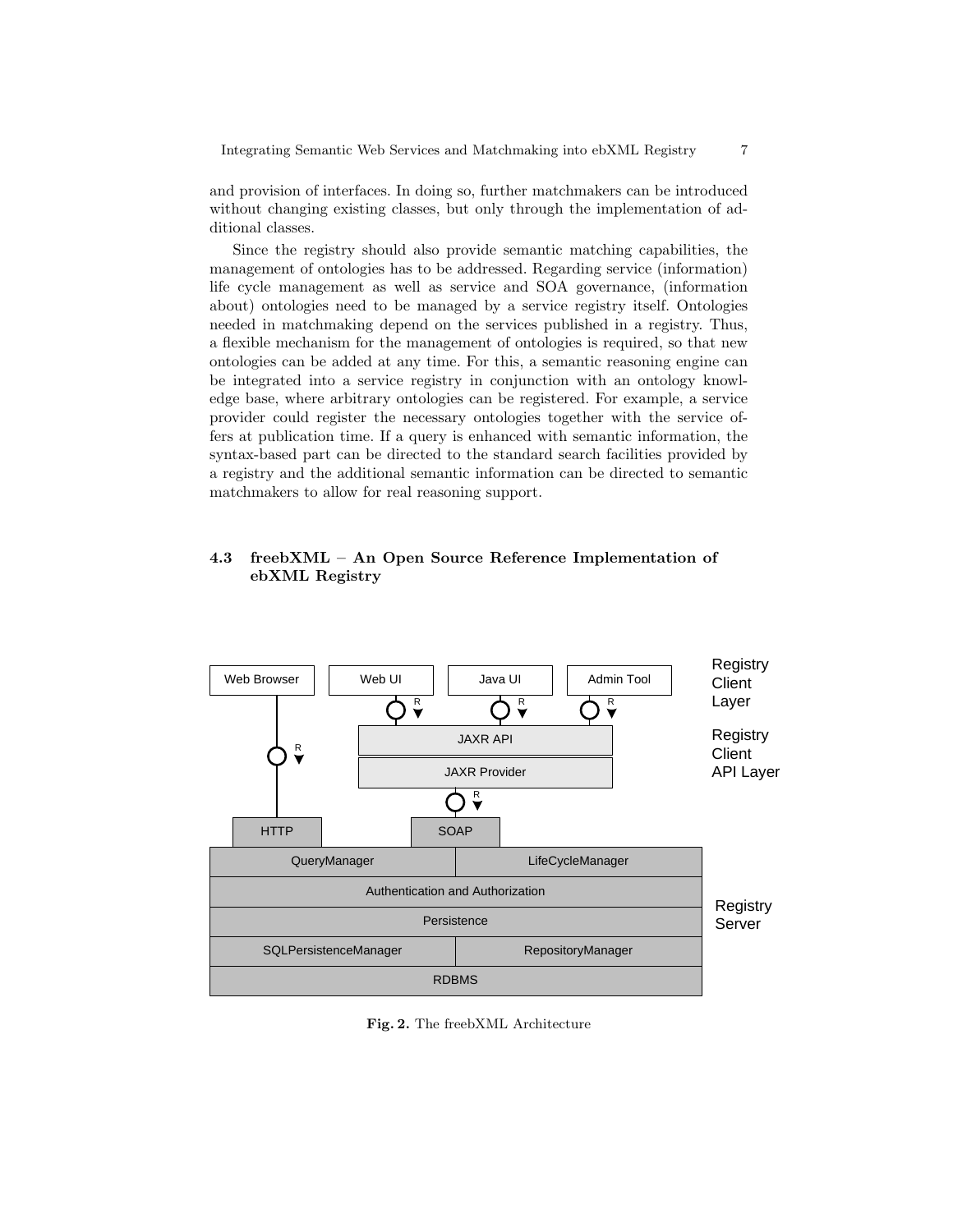For our prototypical implementation, freebXML 3.1 was used and enhanced. freebXML is an open source reference implementation of the OASIS ebXML Registry standards [9], [10]. freebXML is made up from a registry, where metadata about artifacts can be published, and a repository, where the actual artifacts are stored. In general, an ebXML registry may implement different profiles, i.e., provide functional enhancements for a specific type of content. Concerning profiles, freebXML implements, among others, ebXML WS [21]. Basically, the freebXML architecture comprises the three parts depicted in Figure 2: the Registry Client Layer, the Registry Client API Layer and the Registry Server.

The Registry Client Layer depicts possible registry client types, which may be represented by a Web browser with direct HTTP access for querying purposes only, a thin client Web User Interface (UI) running within some Web container, that can be accessed via a Web browser, a fat client Java UI running on a client machine and a command line interface, e.g., in the form of an administration tool. Instances of the last three client types are provided by the freebXML registry.

The Registry Client API Layer is the subsequent layer in the architecture. It is represented by the JAXR API, which provides standard Java interfaces to access the registry. The JAXR API requires a JAXR provider, which represents an implementation of the JAXR API. The freebXML registry contains its own JAXR Provider, which represents an advanced implementation of the JAXR API.

Concerning the freebXML Registry Server, a HTTP and a SOAP interface are provided. For browsing and discovery capabilities, the HTTP and the SOAP interface offer a binding to the QueryManager interface, while the SOAP interface also provides a binding to the *LifeCycleManager* interface for publishing content. Furthermore, modifying access to the registry requires user authentication and authorization. For this, a security layer is part of the registry server. In order to store content and metadata, an abstract persistence layer is defined by the registry. For the actual storage of content and metadata, a relational database management system (RDBMS) is used. By default, freebXML makes use of Apache Derby, which runs in the same Java Virtual Machine as the registry server. To manage the persistence of the registry server and the repository items, an SQL persistence manager interface and an repository manager interface are provided, respectively.

A comprehensive presentation of the freebXML registry architecture is given at the project's Web page<sup>4</sup>.

#### 4.4 Prototypical Implementation

Based on the defined requirements, we have prototypically enhanced freebXML as a generic SWS discovery framework. As SWS formalism, we make use of SAWSDL and WSDL 1.1. Furthermore, we make use of a "query by example" approach, i.e., a SAWSDL description needs to be provided by the service requester. In the following, the integration of SAWSDL into ebXML Registry, an

 $^4$  http://ebxmlrr.sourceforge.net/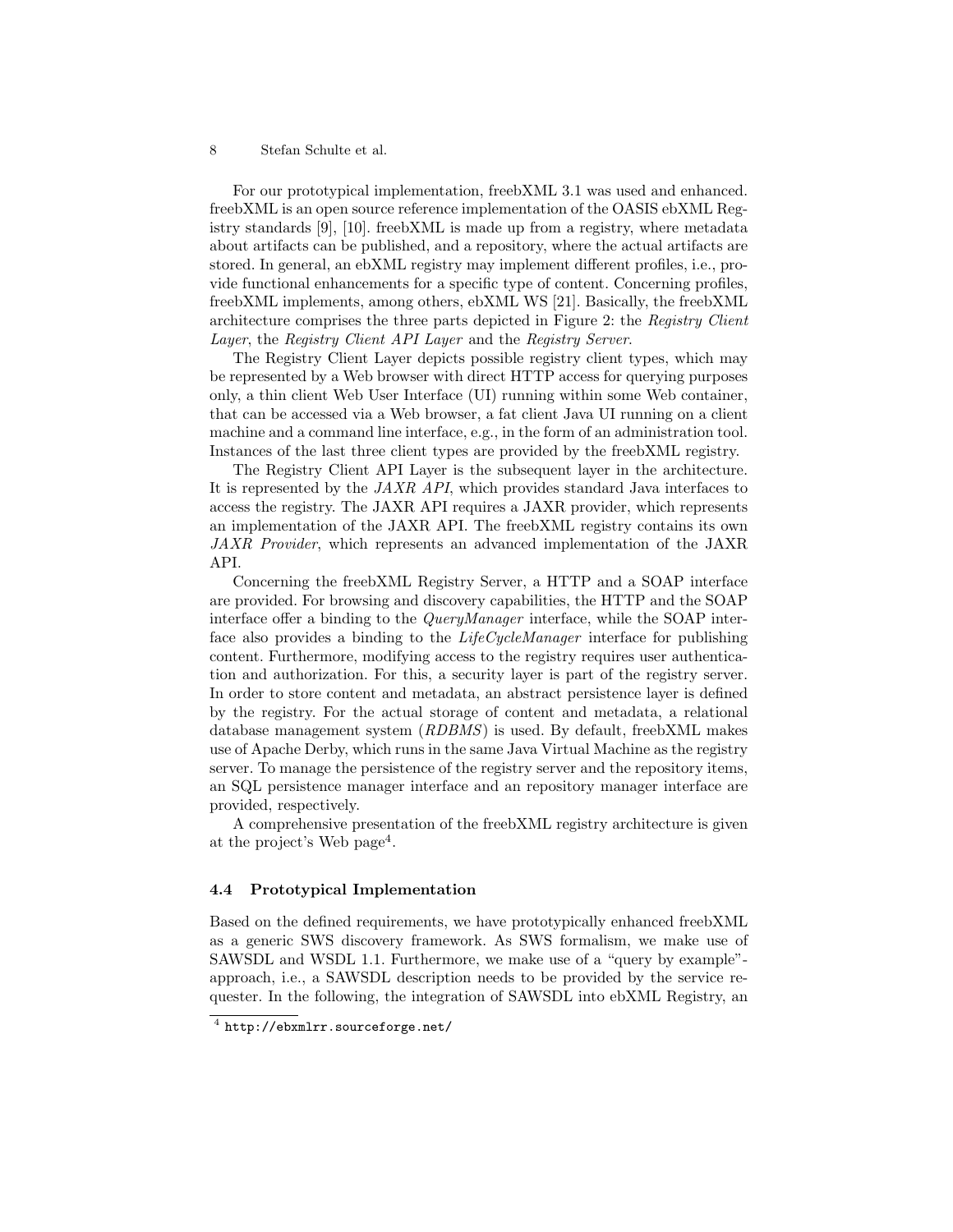

Fig. 3. Enhanced ebXML Architecture (Publishing)

interface for arbitrary matchmakers, and the utilization of an example matchmaker are presented.

Apart from freebXML, the following major software components have been used in our prototypical implementation:

Apache Tomcat 5.0.28 is the Web container freebXML is deployed to,

**Java JDK 5.0 Update 22** is deployed for enhancements of freebXML and the development of a registry client, and

Apache HTTP Server 2.2 is used to store Web service descriptions and ontologies.

Integration of SAWSDL into ebXML Registry: For SAWSDL-based service descriptions, a classification node SAWSDL has to be created in the registry; as presented in Section 4.1, SAWSDL is derived from SWS. Generally, depending on the type of content, an associated cataloging service, which extracts the required information from submitted services, is invoked on publication time. The information is then mapped to instances of the ebXML RIM representing the content's metadata, while the actual content is stored within the repository,

In detail, by submitting SAWSDL documents to the registry, they are classified using SAWSDL. The  $LifeCycleManager$  (cp. Figure 3) of the registry makes a call to the appropriate cataloging service associated with the SAWSDL object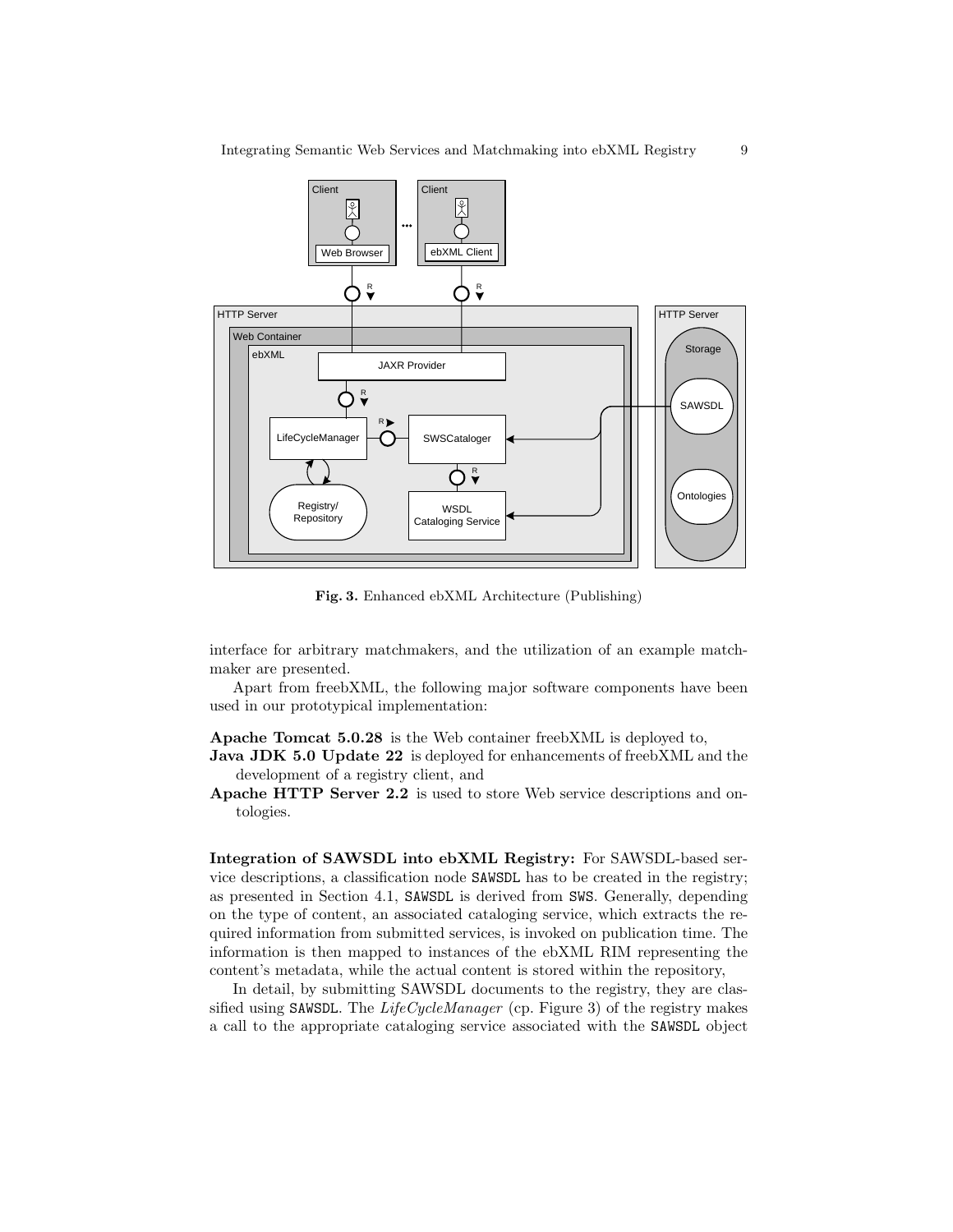type. For this, a new cataloging service SWSCataloger has been developed. On invocation, the SWSCataloger first makes a call to the standard WSDL Cataloging Service of freebXML, which performs a normal publication of the WSDL information associated with the SWS document.

Finally, the published WSDL information has to be associated with the SAWSDL representation of the service. For this, ebXML provides the ability to relate any two objects in the registry using arbitrary relationship types. The resulting registry and repository objects are then passed to the LifeCycleManager, which submits the contents to the Storage database of freebXML.



Fig. 4. Registry Enhancements for the Integration of Matchmakers

Matchmaker Interface: For the integration of different matchmakers, the QueryManager implementation of freebXML has been modified and additional classes have been created. An overview of the classes is depicted in Figure 4. In detail, each SQL query that is submitted to the registry is scanned for an SQL extension, i.e., an enhanced SQL query string indicating that a semantic "query by example" has been submitted as service request. If no extension is found, the SQL query is processed in the usual way. Else, the enhanced query string is forwarded to the semantic matchmaker.

Possible matchmakers can be registered within the IMatchmakerConfig class in the form of a string-based constant that is associated with the fully qualified name of the main class of a matchmaker. Using the Java Reflection API<sup>5</sup>, the

 $^5$  http://java.sun.com/docs/books/tutorial/reflect/index.html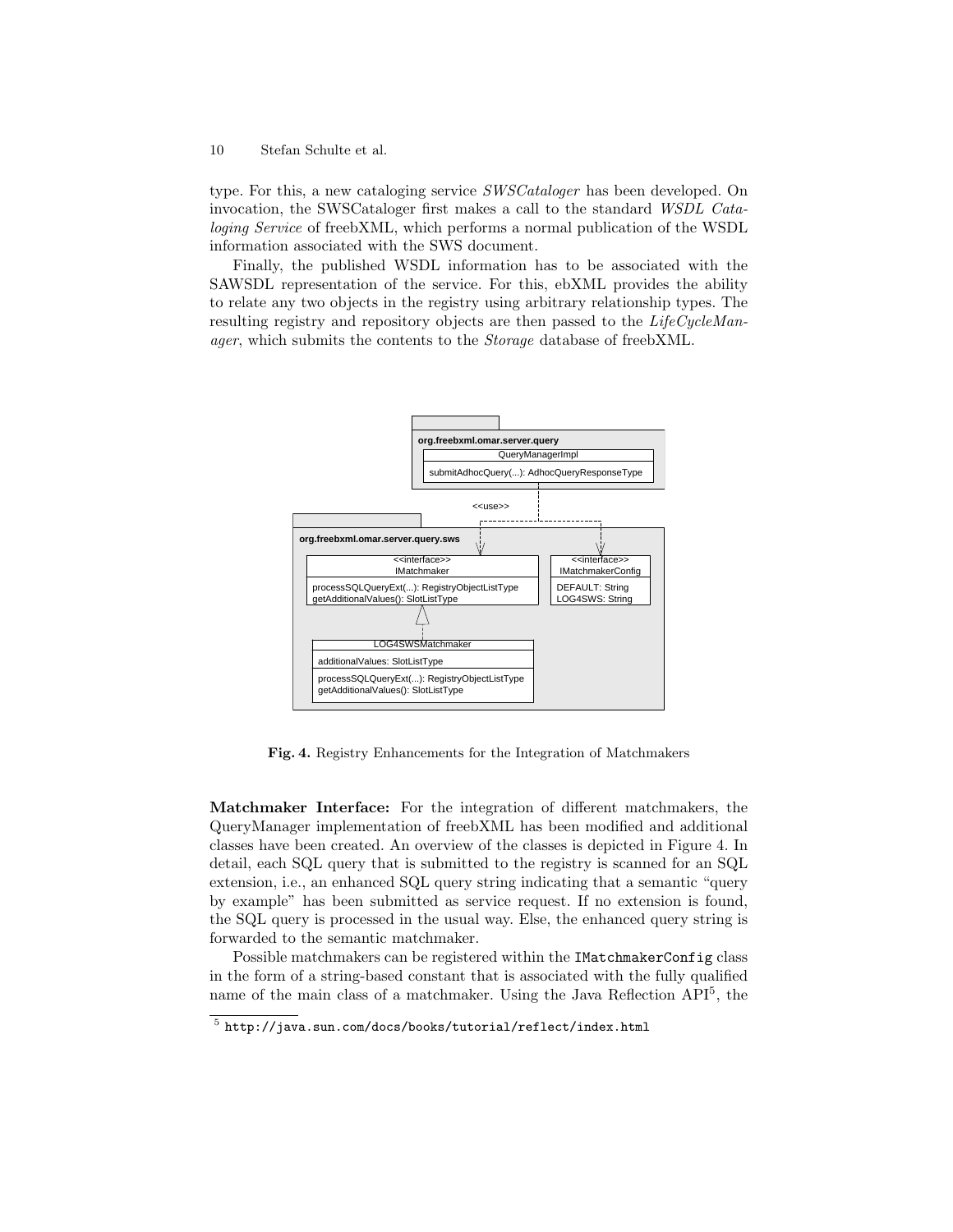

Fig. 5. Enhanced ebXML Architecture (Discovery)

QueryManager implementation is able to redirect a query to the desired matchmaker. For the integration of a new matchmaker, the IMatchmaker interface can be implemented by the respective class. In doing so, two methods have to be realized by the new matchmaker; one for processing the SQL query extensions and a second method to return an optional response slot list, which can be used to send back additional information (e.g., a similarity value) of a matching service to the client. The optional response slot list is provided by default by the freebXML registry implementation as part of the response to an SQL query. For the proof of concept implementation, the LOG4SWSMatchmaker class has been created (see below), which establishes the connection to the matching facilities provided by our matchmaker LOG4SWS.KOM [24]. In order to retrieve the set of available service descriptions from the registry, the LOG4SWSMatchmaker class makes use of the querying facilities provided by the SQL Query Processor of freebXML. Each service object that matches the query is added to the final result set, which is then sent back to the respective client.

The process for the retrieval of SWS is illustrated in Figure 5. First of all, a "query by example"-enhanced SQL query string is created by a service requester using the ebXML client. Afterwards, the matchmaker processes the SAWSDL service descriptions according to its specific matchmaking algorithm. Finally, the result is sent back to the ebXML client.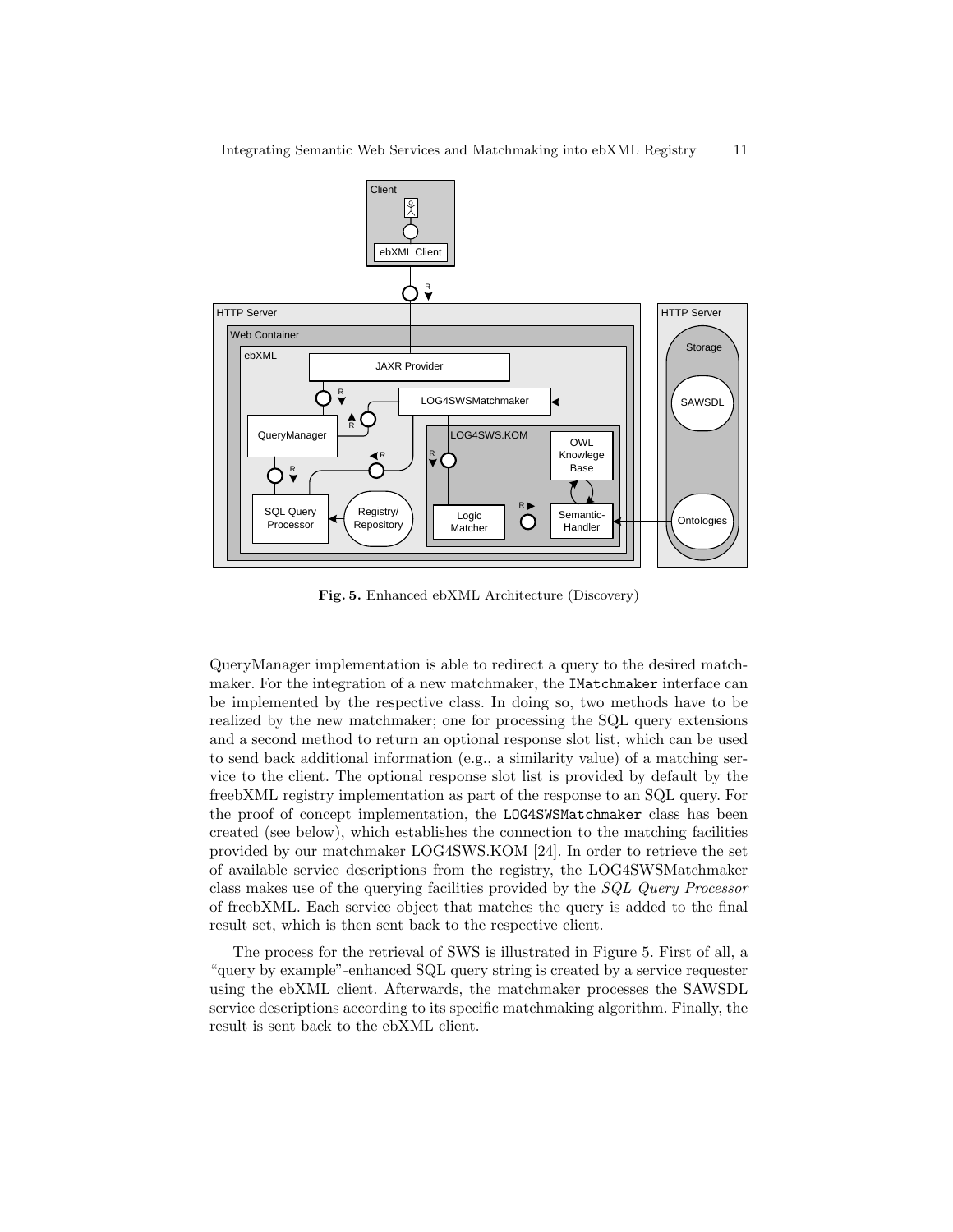Example Matchmaker: For the prototypical implementation, an exemplary matchmaker for SAWSDL, namely LOG4SWS.KOM, is utilized, which has been presented in [24] and is also participating in this year's "Annual International Contest S3 on Semantic Service Selection Retrieval Performance Evaluation of Matchmakers for Semantic Web Services" (S3 Contest)<sup>6</sup>. LOG4SWS.KOM takes a "query by example" as service request and is provided with a set of service offers by the ebXML Registry.

By default, LOG4SWS.KOM aims at performing a logical subsumption matching, which accounts for the semantic annotations on the different component levels of a SAWSDL-based service description. These components comprise interfaces, operations and parameters (i.e., inputs and outputs). For each component level, an individual similarity value is computed during the matching process, which is then aggregated to a global similarity value for the whole service based on predefined weights for each level. In doing so, the resulting, individual similarity values representing classical Degrees of Match [22] are transformed into numerical representations between 0 and 1 for their combination. Since semantic annotations may not be present on all service component levels or required ontologies may be missing within the OWL knowledge base of a registry or may even fail to load, LOG4SWS.KOM also provides a fallback strategy, which is applied in these situations. The fallback strategy then processes the remaining information, i.e., the names of the components in the first case or the names of the semantic concepts in the other cases. The similarity measure is then determined using the WordNet ontology [20], which represents a semantic net of words for the English language. Based on the distance of a pair of words in WordNet, the similarity value is computed.

In order to be able to determine subsumption relationships between the concepts specified within a service query and the concepts specified within a service offer, a reasoning engine has to be integrated into the registry. For this purpose, a SemanticHandler is part of LOG4SWS.KOM, which provides an interface to access a semantic reasoner (here: Pellet 2.0) and an OWL knowledge base. Since the initialization of the semantic reasoner and the OWL knowledge is a very time consuming task, it cannot be performed once again on every incoming service query. Therefore, an instance of the SemanticHandler has been integrated into the RepositoryManagerFactory, which represents a permanent and unique instance within the freebXML registry, so that the SemanticHandler and the corresponding OWL knowledge base can be initialized once upon registry startup. Within the work at hand, it is further assumed, that the required ontologies for discovery already exist within the OWL knowledge base, when a query is submitted to the registry. For this purpose, a list with the required ontologies is provided to the SemanticHandler, so that the necessary ontologies are loaded into the OWL knowledge base at registry startup.

 $^6$  http://www-ags.dfki.uni-sb.de/~klusch/s3/html/2010.html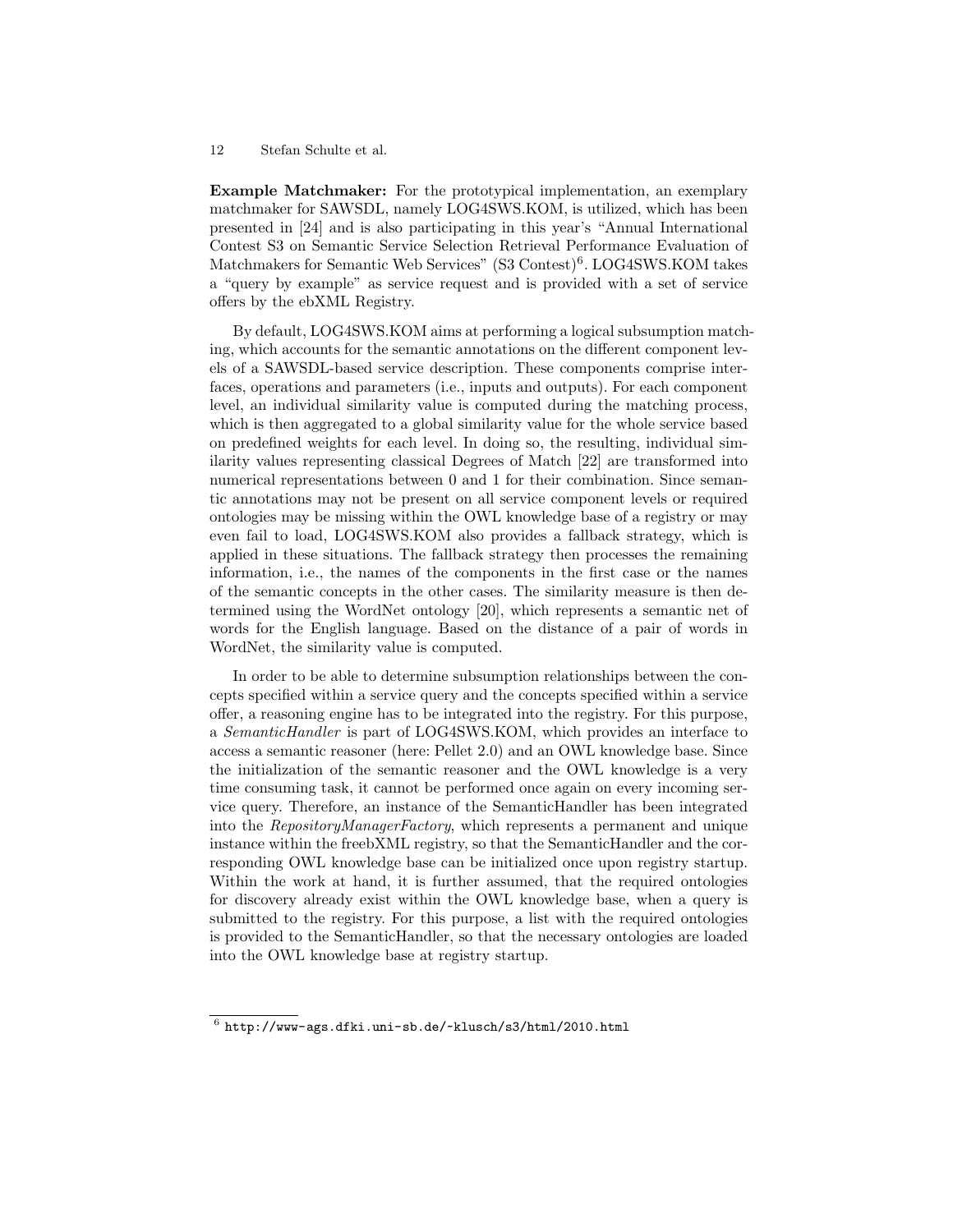# 5 Conclusion

Even though ebXML Registry provides a valid alternative to the usually applied UDDI-based service registries, surprisingly little work has been done regarding the application of ebXML Registry in SWS discovery frameworks. In the paper at hand, we have presented a corresponding approach, which has been prototypically implemented deploying SAWSDL as SWS formalism and freebXML as ebXML implementation.

Also our prototypical implementation is fully operational, we consider it primarily as a foundation for more sophisticated solutions. Among other thing, we want to address the following questions in our future work:

In this paper, we have proposed a quite lightweight interface for matchmakers. The interface is based on the assumption that service requests are formulated using a "query by example"-approach. However, as we have stated in our previous work [25], it might be helpful to provide more sophisticated and fine-grained query formalisms for SWS. Thus, the matchmaker interface might be replaced by a more heavyweight one; the features such an interface should provide are subject to a discussion in the research community.

Second, the prototypical implementation is restricted to SAWSDL-based service descriptions. In our opinion, the heterogeneity of SWS formalisms is a major obstacle especially regarding service discovery as, e.g., it is not possible to find an OWL-S service profile based on a SAWSDL-based service request. In our future work, we want to address this issue by providing a sophisticated, unified query language in ebXML Registry.

Finally, as presented in Section 2, matchmakers can either be integrated into registries or service queries can be intercepted to allow for a redirect to specific external matchmakers. Both approaches require a modification of the registry's source code. However, using the first approach, a repetitive modification of the source code is necessary, when new matchmakers are to be integrated. In the second approach, a generic redirection mechanism can be implemented, so that a modification of the registry's source code has to be only performed once. Although, a generic redirection mechanism is preferable, it is far more complex. Thus, we used the first-mentioned approach in the work at hand. In our future work, we will examine the integration of a generic redirection mechanism for service requests to external matchmakers.

Acknowledgements. This work is supported in part by the E-Finance Lab e. V., Frankfurt am Main, Germany (www.efinancelab.de).

## References

1. Akkiraju, R., Goodwin, R., Doshi, P., Roeder, S.: A Method for Semantically Enhancing the Service Discovery Capabilities of UDDI. In: Workshop on Information Integration on the Web (IIWeb-03) at Eighteenth International Joint Conference on Artificial Intelligence (IJCAI-03). pp. 87–92 (2003)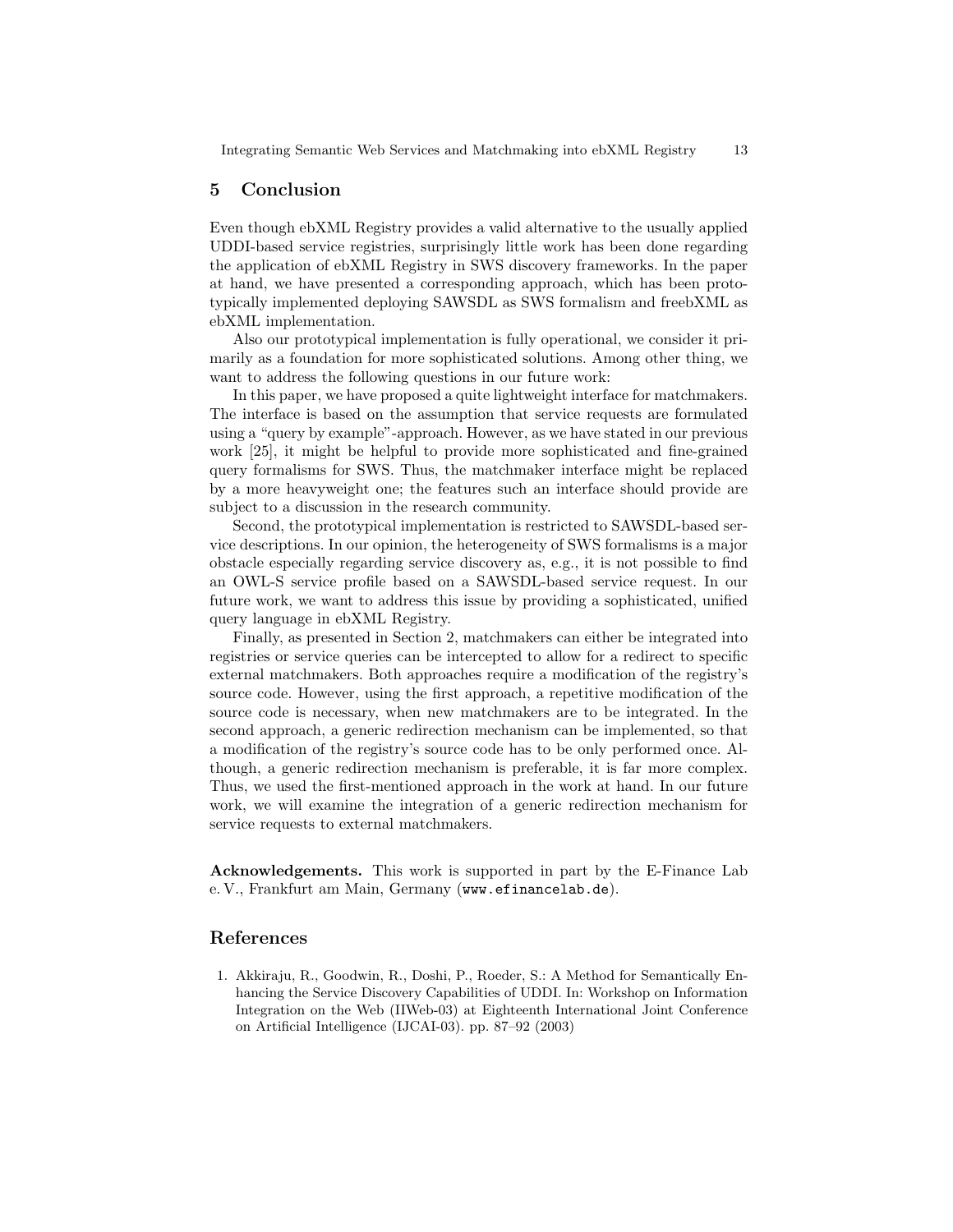- 14 Stefan Schulte et al.
- 2. Ankolekar, A., Martin, D., McGuinness, D., McIlraith, S., Paolucci, M., Parsia, B.: OWL-S' Relationship to Selected Other Technologies. W3C Member Submission (November 2004), http://www.w3.org/Submission/OWL-S-related/, access at 2010-08-12
- 3. Châtel, P.: Service Registries Study. Thales Study (June 2006), http://www. chatelp.org/work/LUCAS\_registry\_study.pdf, last access at 2010-04-13
- 4. Chiusano, J.M., Najmi, F.: Registering Web Services in an ebXML Registry, Version 1.0. OASIS Technical Note (March 2003), http://www.oasis-open. org/committees/download.php/11907/regrep-webservices-tn-10.pdf, access at 2010-01-24
- 5. Cimpian, E., Zaremba, M. (eds.): Web Service Execution Environment (WSMX). W3C Member Submission (June 2005), http://www.w3.org/Submission/WSMX/, access at 2010-04-03
- 6. Colgrave, J., Januszewski, K.: Using WSDL in a UDDI Registry, Version 2.0.2. OASIS Technical Note (June 2004), http://www.oasis-open.org/committees/ uddi-spec/doc/tn/uddi-spec-tc-tn-wsdl-v2.htm, access at 2010-01-24
- 7. Dogac, A. (ed.): ebXML Registry Profile for Web Ontology Language (OWL). OA-SIS Committee Draft (September 2006), http://docs.oasis-open.org/regrep/ v3.0/profiles/owl/regrep-owl-profile-v1.5.pdf, access at 2010-09-05
- 8. Dogac, A., Kabak, Y., Laleci, G., Mattocks, C., Najmi, F., Pollock, J.: Enhancing ebXML Registries to Make them OWL Aware. Distributed and Parallel Databases 18(1), 9–36 (2005)
- 9. Fuger, S., Najmi, F., Stojanovic, N. (eds.): ebXML Registry Information Model Version 3.0. OASIS Standard (May 2005), http://docs.oasis-open.org/regrep/ v3.0/specs/regrep-rim-3.0-os.pdf, access at 2010-02-09
- 10. Fuger, S., Najmi, F., Stojanovic, N. (eds.): ebXML Registry Services and Protocols Version 3.0. OASIS Standard (May 2005), http://docs.oasis-open.org/regrep/ v3.0/specs/regrep-rs-3.0-os.pdf, access at 2010-02-09
- 11. Haller, A., Cimpian, E., Mocan, A., Oren, E., Bussler, C.: WSMX A Semantic Service-Oriented Architecture. In: 2005 IEEE International Conference on Web Services (ICWS 2005). pp. 321–328. IEEE Computer Society, Washington, DC, USA (2005)
- 12. Herzog, R., Lausen, H., Roman, D., Zugmann, P. (eds.): D10 v0.1 WSMO Registry. WSMO Working Draft (April 2004), http://www.wsmo.org/2004/d10/v0. 1/20040426/, access at 2010-04-03
- 13. Iqbal, K., Sbodio, M.L., Peristeras, V., Giuliani, G.: Semantic Service Discovery using SAWSDL and SPARQL. In: Fourth International Conference on Semantics, Knowledge and Grid (SKG 2008). pp. 205–212. IEEE Computer Society (2008)
- 14. Kopeck´y, J., Moran, M., Vitvar, T., Roman, D., Mocan, A. (eds.): D24.2 v0.1 WSMO Grounding. WSMO Working Draft (April 2007), http://www.wsmo.org/ TR/d24/d24.2/v0.1/#grounding\_wsdl, access at 2010-09-03
- 15. Kopeck´y, J., Roman, D., Moran, M., Fensel, D.: Semantic Web Services Grounding. In: Advanced International Conference on Telecommunications and International Conference on Internet and Web Applications and Services (AICT-ICIW 2006). IEEE Computer Society, Washington, DC, USA (2006)
- 16. Kourtesis, D., Paraskakis, I.: Combining SAWSDL, OWL-DL and UDDI for Semantically Enhanced Web Service Discovery. In: 5th European Semantic Web Conference (ESWC 2008). LNCS, vol. 5021, pp. 614–628. Springer (2008)
- 17. Luo, J., Montrose, B., Kim, A., Khashnobish, A., Kang, M.: Adding OWL-S Support to the Existing UDDI Infrastructure. In: 2006 IEEE International Conference